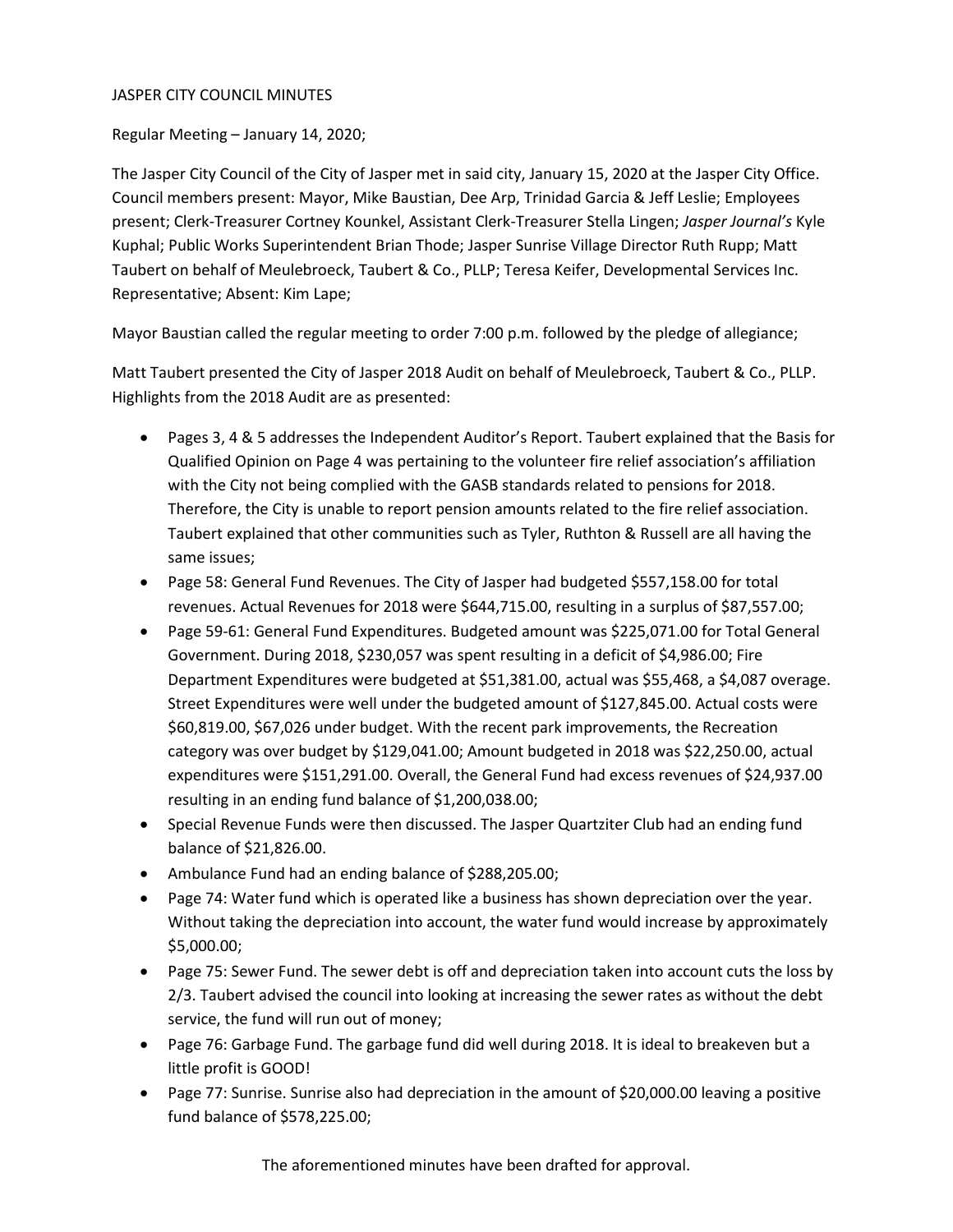- Page 78: EDA Housing. Shown a deficit of \$13,353.00;
- Page 79: Wellness Center. No longer in a deficit!
- Overall, the General Fund is in very good shape. The city should consider replacing infrastructure or completing a major project;
- Page 80, 81 & 82: Audit Reports detailing internal control, receipts and disbursements, and compliance;
- Page 83 & 84 detailed recommendations for the city. 2018-1: Ask questions! Annual audits help! 2018-11: No reflection on the work from Kounkel or Lingen. 2018-111 Collateral, a good problem to have!
- Taubert finalized the 2018 Audit Presentation by informing the council that the City of Jasper has a very healthy General Fund;

Taubert completed the 2018 Audit Presentation at 7:25 p.m.;

## Community Concerns:

A resident who was unable to be in attendance at the Council meeting has requested the placement of stop signs near his home on Wall Street East. The resident is concerned for his children's safety due to the high rates of speeds that some vehicles display. The speed limit throughout Jasper is 30 mph. The city would only be allowed to lower the speed limit by 5 mph. It was discussed with the Council whether a stop sign should be placed in the area. After further discussion, it was decided to not place a stop sign near the location and remind the property owner to not allow children to play freely in the roadway;

Motion by Arp, second by Garcia to approve the minutes from the Regular Meeting and TNT Special meeting on December 10, 2019, all ayes, carried;

Review and approve the December Claims to date: Harmony Gardens & Gift Shop, 500' Christmas Garland, \$565.00; Development Services, Inc., 2020 Small Cities Development Grant Application Billing for Professional Services, \$4,614.09; Double D Gravel, Inc., Pavement Overlay – FEMA (5 sites), \$38,298.98; Rock County Highway Dept., 23.25 Ton Sand/Salt, \$930.00; Meulebroeck, Taubert & Co., PLLP, Audit for City & Sunrise, \$6,800.00; Peoples Bank, End of the Year Transfer to MM, \$100,000.00;; Motion by Arp, second by Garcia to approve the December claims to date, all ayes, carried;

Receipts noted: League of MN Cities, 2019 P/C Dividend, \$1,437.00; Rock County Treasurer, December 2019 Tax Revenue, \$36,418.73; Pipestone County Treasurer, 11/19 Distribution, \$52,148.37; C. DeSchepper, Sale of PW Truck '04 Chevy 1500 (Highest Bid), \$4,412.00; State of MN, LGA/PERA Aid/MV-Ag Credit, \$108,236.23;

# DELINQUENT SEWER/WATER/GARBAGE:

The delinquent sewer, water and garbage report was discussed with the Council. Lingen provided the council with a Memo from the League of Minnesota Cities detailing that the city has a right to mandate that all landlords must have the SWG bill placed in their names, versus the in the tenants name. Currently, one landlord has 4 tenants on the delinquent list. More information from other cities will be provided at the February Council meeting;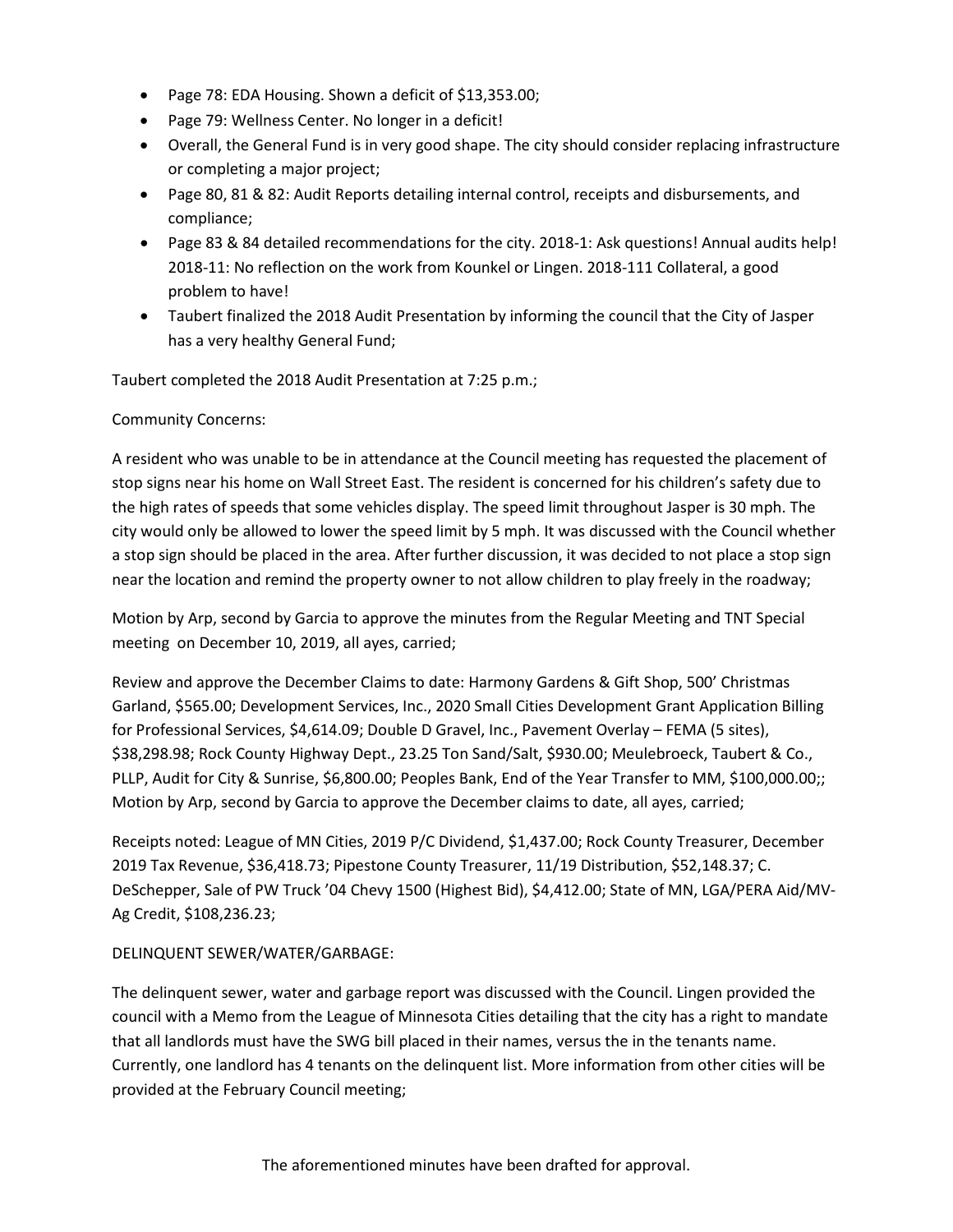Wellness Center/QCC: Eight new members since January 1, 2020. There have been numerous people using the QCC as for a place to walk indoors since the outside conditions do not allow that. Some individuals, who walk during the weekends or after 5 p.m., have been issued a key that allows them access to the QCC. Access to the Wellness Center is prohibited. We have also received numerous compliments on the workout facility;

NEW BUSINESS:

FOR 2020:

Motion by Arp, second by Garcia to appoint Leslie as Acting Mayor for 2020, all ayes, carried;

Motion by Arp, second by Garcia to approve Committees as presented, all ayes, carried. Garcia will be taking over Karen Dammam's previously assigned committees;

Motion by Arp, second by Garcia to appoint the Jasper Journal as the official city newspaper, all ayes, carried;

Motion by Leslie, second by Arp to designate Peoples Bank as the official depository, all ayes, carried;

Motion by Arp, second by Leslie to approve the 2020 IRS rate for mileage reimbursement at \$0.575/mile, down one half of a cent from 2019, all ayes, carried;

#### OLD BUSINESS:

Mayor Baustian would like to address the city's legal counsel at the February meeting;

PUBLIC WORKS REPORT:

No land use permits were issued during December;

Thode measured the cemetery for the placement of new trees. The area would fit up to 16 ornamental trees. The City of Luverne has flowering crab trees at their cemetery. Trees will be planted in the spring. Thode will obtain bids for the ornamental trees and provide at the February council meeting;

Thode repaired the hydrant located at the intersection of 3<sup>rd</sup> Street and Sherman Avenue South. This hydrant was installed in 1995 so it is recommended by Thode to replace the hydrant when the street project is completed this spring;

## ITEMS ANYONE WANTS TO ADD TO THE AGENDA:

Lingen informed the council that Jim Dressen approached her about honoring the "Unsung Heroes" from WWI & WWII. Dressen stated that he would like to see a commemoration for the individuals who replaced the soldiers in the workforce. Many older children felt the pressure as they had to care for household duties and any younger children while the mother entered the workforce. Many sacrifices were made during the time. Dressen personally donated \$1,000.00 for the project;

Upcoming Meetings: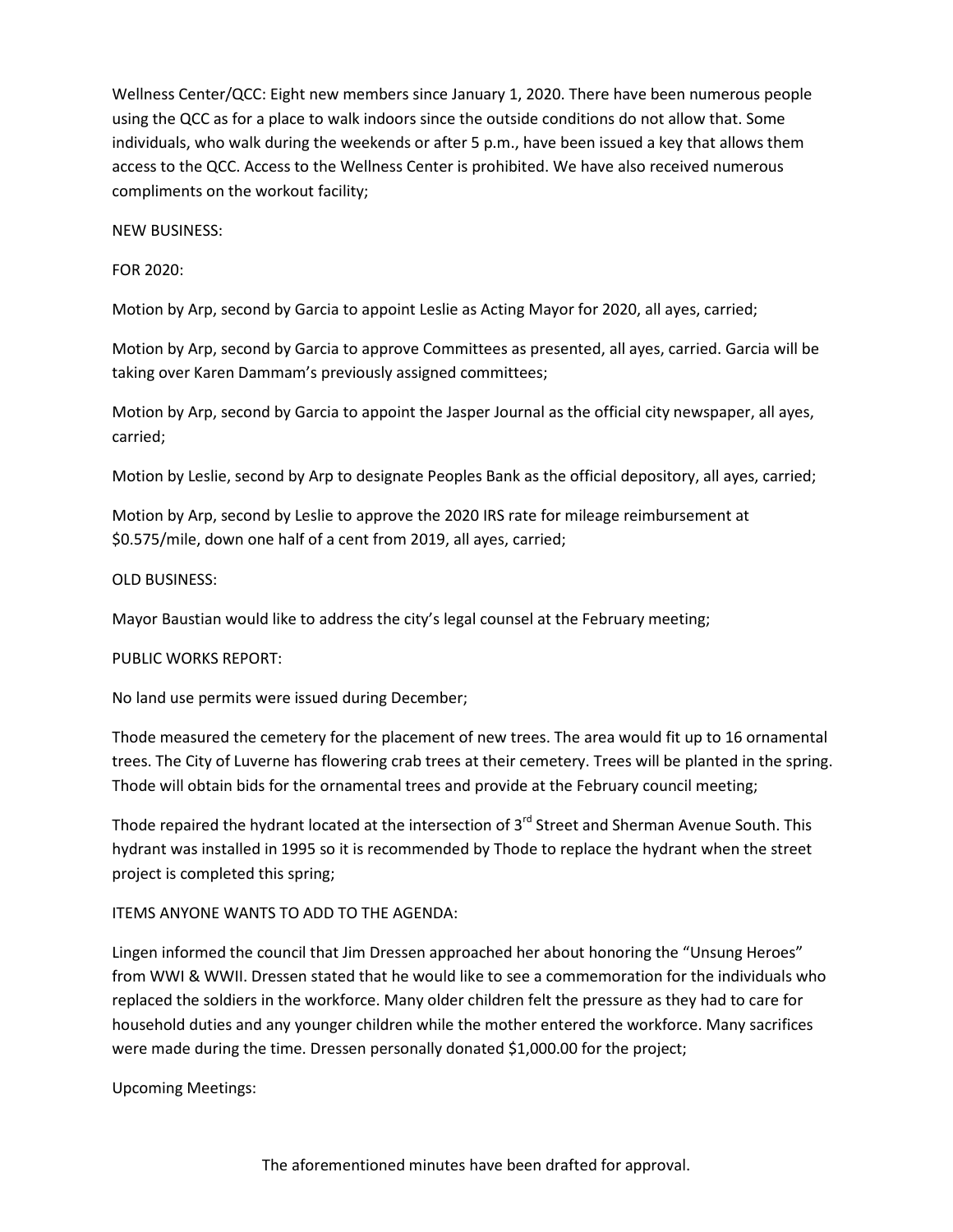Council Meeting, Tuesday, February 11, 2020 @ 7:00 p.m.;

Personnel Evaluations were scheduled for Tuesday, February 11, 2020 @ 6:00 p.m.;

Arp motioned to adjourn, Garcia second. All ayes, regular meeting adjourned at 8:12 p.m.

\_\_\_\_\_\_\_\_\_\_\_\_\_\_\_\_\_\_\_\_\_\_\_\_\_\_\_\_\_\_ \_\_\_\_\_\_\_\_\_\_\_\_\_\_\_\_\_\_\_\_\_\_\_\_\_\_

Cortney Kounkel, Clerk-Treasurer Mike Baustian, Mayor

JASPER CITY COUNCIL MINUTES

Special Meeting – January 14, 2019;

The Jasper City Council of the City of Jasper met in said city, January 15, 2020 at the Jasper City Office. Council members present: Mayor, Mike Baustian, Dee Arp, Trinidad Garcia & Jeff Leslie; Employees present; Clerk-Treasurer Cortney Kounkel, Assistant Clerk-Treasurer Stella Lingen; Absent: Public Works Superintendent Brian Thode;; Teresa Keifer, Developmental Services Inc. Representative; Community Members: Sharon Lemly, Mary Arndt, Carolyn DeJongh and Kurt Jandl;

Sixty interest statement forms were mailed to Developmental Services, Inc. (DSI) from the City of Jasper and the City of Magnolia. The finalized grant application is due February 28, 2020. The City should expect to hear if the grant was awarded anytime from June 2020 to October 2020;

Teresa Keifer, Developmental Services Inc. Representative led the public hearing. Keifer stated that if any of the council members present applied for the Home Improvement Grant OR had family apply, the council member would be required to abstain from all voting due to conflict of interest. None of the Council Members present addressed a conflict of interest;

Keifer informed the Council that the preliminary proposal has been submitted to DEED. The City of Jasper received a 3 rating meaning we are marginally competitive. DEED advised Keifer to increase the amount per eligible household from \$18,750.00 to \$25,000.00. This would result in the City of Jasper having 16 homes completed versus the original 21. 5 homes in Magnolia will benefit from the Home Improvement Grants;

Motion by Arp, second by Garcia to authorize Developmental Services, Inc. to finish writing the grant application for the City of Jasper, all ayes, carried;

Effective tomorrow, Kounkel will place a grant proposal request notice in the Jasper Journal requesting other companies the opportunity to write the grant for the City of Jasper, motion by Arp, second by Garcia, all ayes, carried;